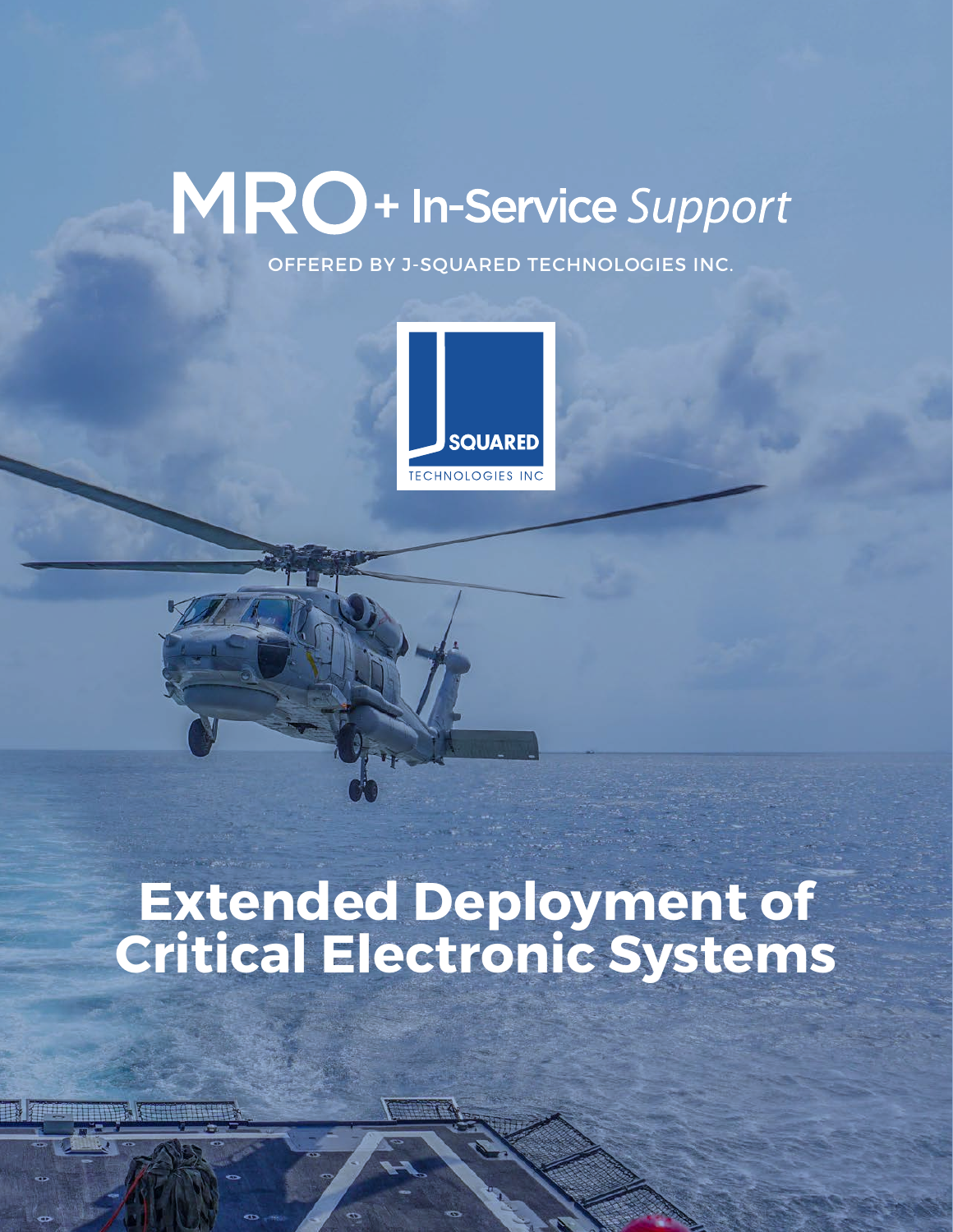

### **Your trusted partner for long-term electronics support**

J-Squared provides In-Service Support of complex electronic systems as well as best-in-class PLM. Our team members are experts in electronic (analog, digital, embedded, RF, etc.) systems diagnostics & triaging, failure analysis and system performance recovery across a wide array of Navy, Army, and Air Force platforms.

- Best-in-class product lifecycle management capabilities for long system deployments.
- Experts with up to 30 years of ISS experience.
- Obsolescence:
	- Quarterly component-level process.
	- Components stocked in environmentally-controlled chambers.
- Engineering MTBF modeling and support for legacy solutions.

#### **Extending product lifecycles**

Long term hardware and software programs rely on the ability to accurately maintain mission critical systems and components across their entire lifecycle. Through a combination of experienced project management, a tried-and-tested IT workflow, and continual investments in technical expertise and equipment, J-Squared has a proven ability to keep programs running smoothly throughout extended in-service deployments.



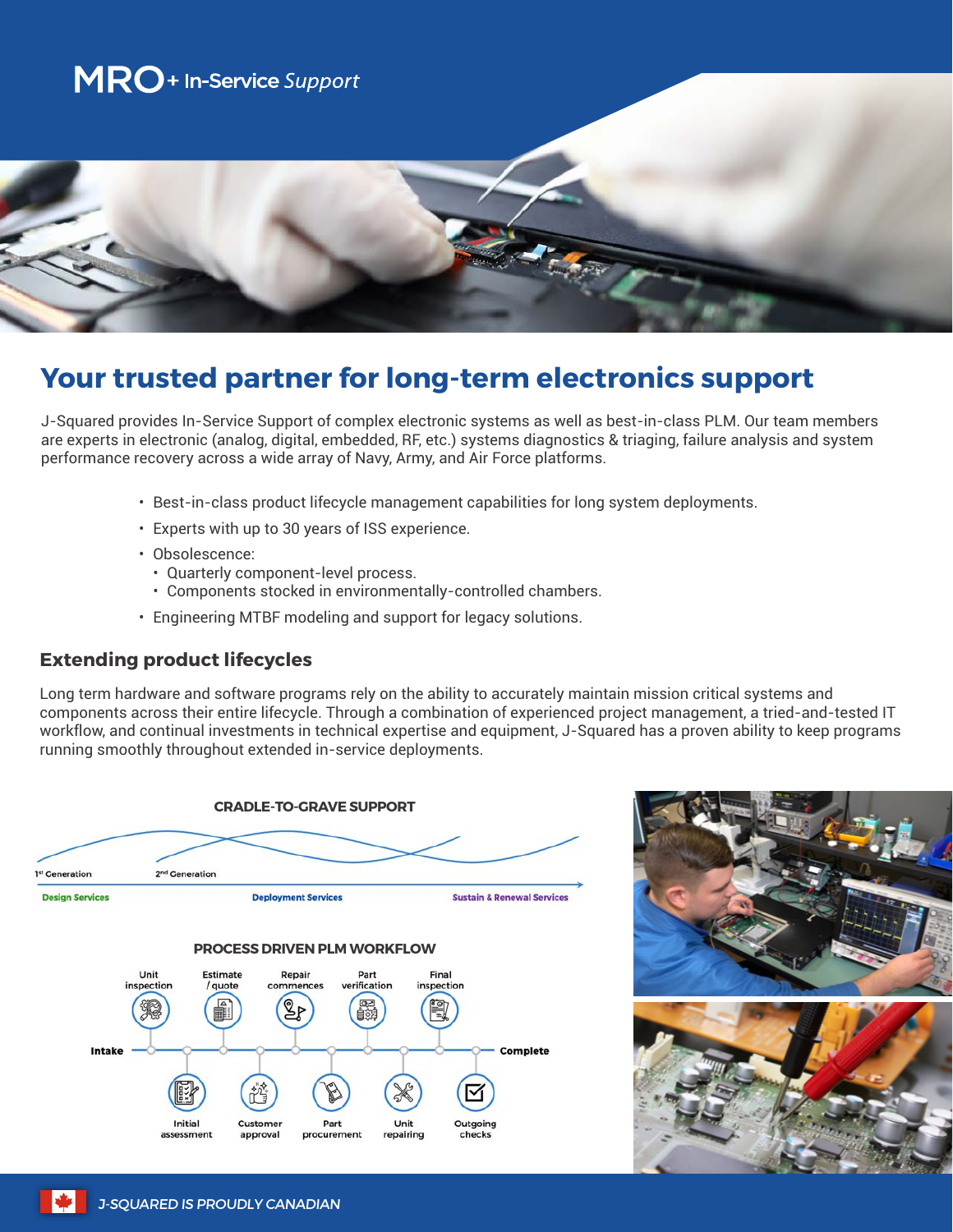#### **Differentiating capabilities**

J-Squared has a dedicated MRO/ISS lab to support clients' needs for cradle-to-grave support unlike any organization in the marketplace today utilizing state-of-the-art, quality certified, secured, ESD compliant, Integration & Assembly facilities.





#### **PEOPLE**

#### **Specialized Skillsets**

**Electrical / Computer Engineers** LabView, C, Python, .NET, Intel Chipset, etc.



 $\overline{\langle 7 \rangle}$ 

#### **Mechanical Engineers**

Industrial Design, chassis design & configuration drawings, etc.

#### **Training**

- PIC 771/7721, A-610
- Foreign Object Detection
- Counterfeit Component Analysis



**Engineering Technologists** Specific H/W, cabling interfaces, PXI experience, etc.



**Technical Writers / Designers** System documention, GUI design, etc.

- Risk Mitigation
- Load vs. capacity
- Ethics, safety, and more...

#### **TECHNOLOGY / INFRASTRUCTURE**

#### **Software**

- LabView
- Python, C, C++

#### **Test Equipment**

- PXI Chassis<br>• Develpment (
- Develpment Chassis: VPX, CPCI, VME
- Dataman Programmer
- **BGA Rework Station** 
	- Thermal Chambers

#### **CERTIFIED PROCESSES**



**Quality Approvals**

**Transport Canada AMO 571/573 #5000-16 (FAA-145/8130-3 equivalent)**